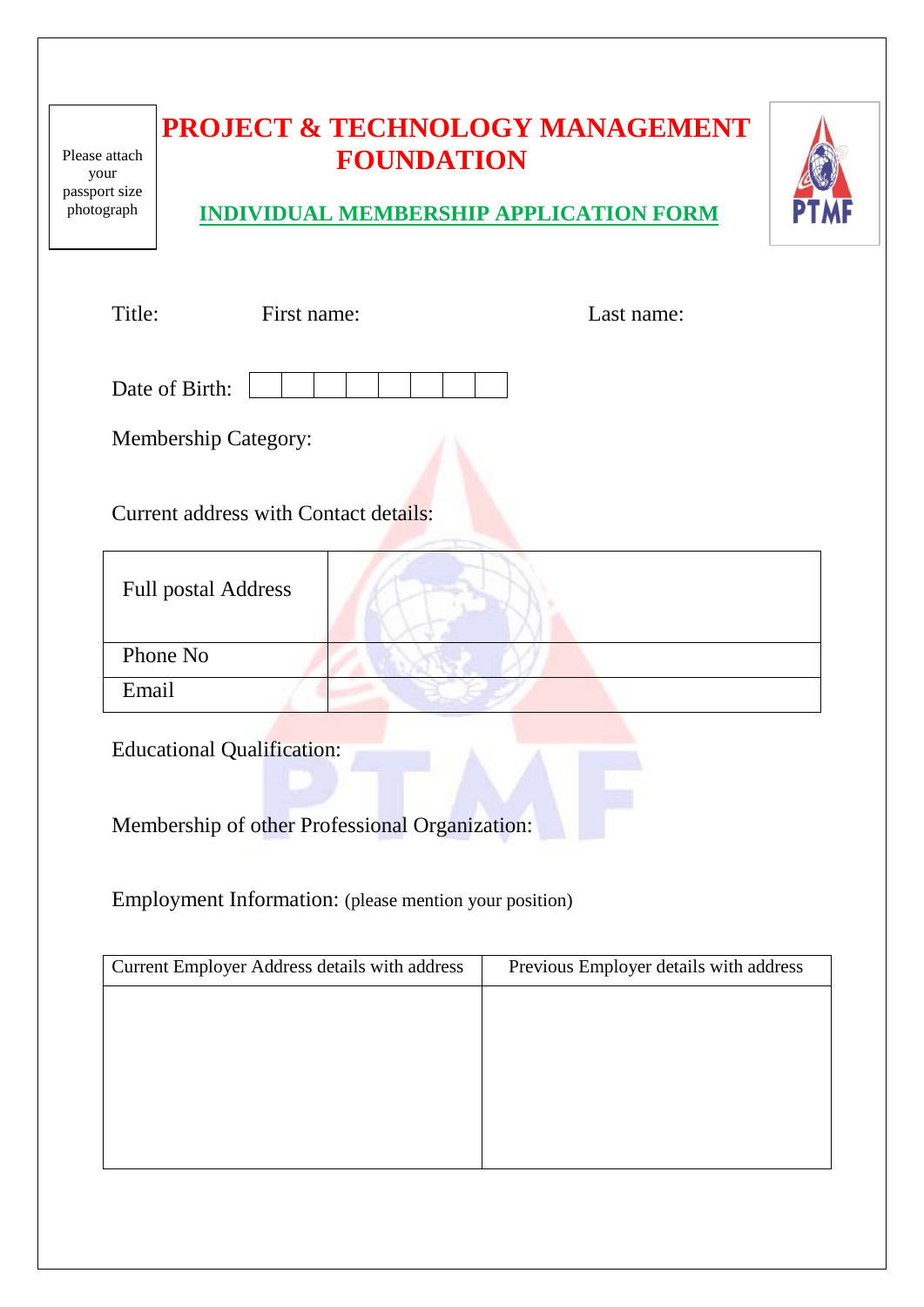## **PROPOSER**

Name of the proposer: (If any)

I know the applicant since ................ and I propose his/her membership.

Signature of the proposer

Date

I am enclosing a cheque /demand draft of Rs. towards admission fee and Annual/Life Membership subscription.

\* Cheques should be drawn in the name of 'Project and Technology Management Foundation'

Signature

Date Place Place

**Completed membership application with the fees may kindly be sent to:**

**President** Project and technology Management Foundation (PTMF) T-28/15, DLF City, Phase  $-$  III, Gurgaon – 122 002, (Haryana)